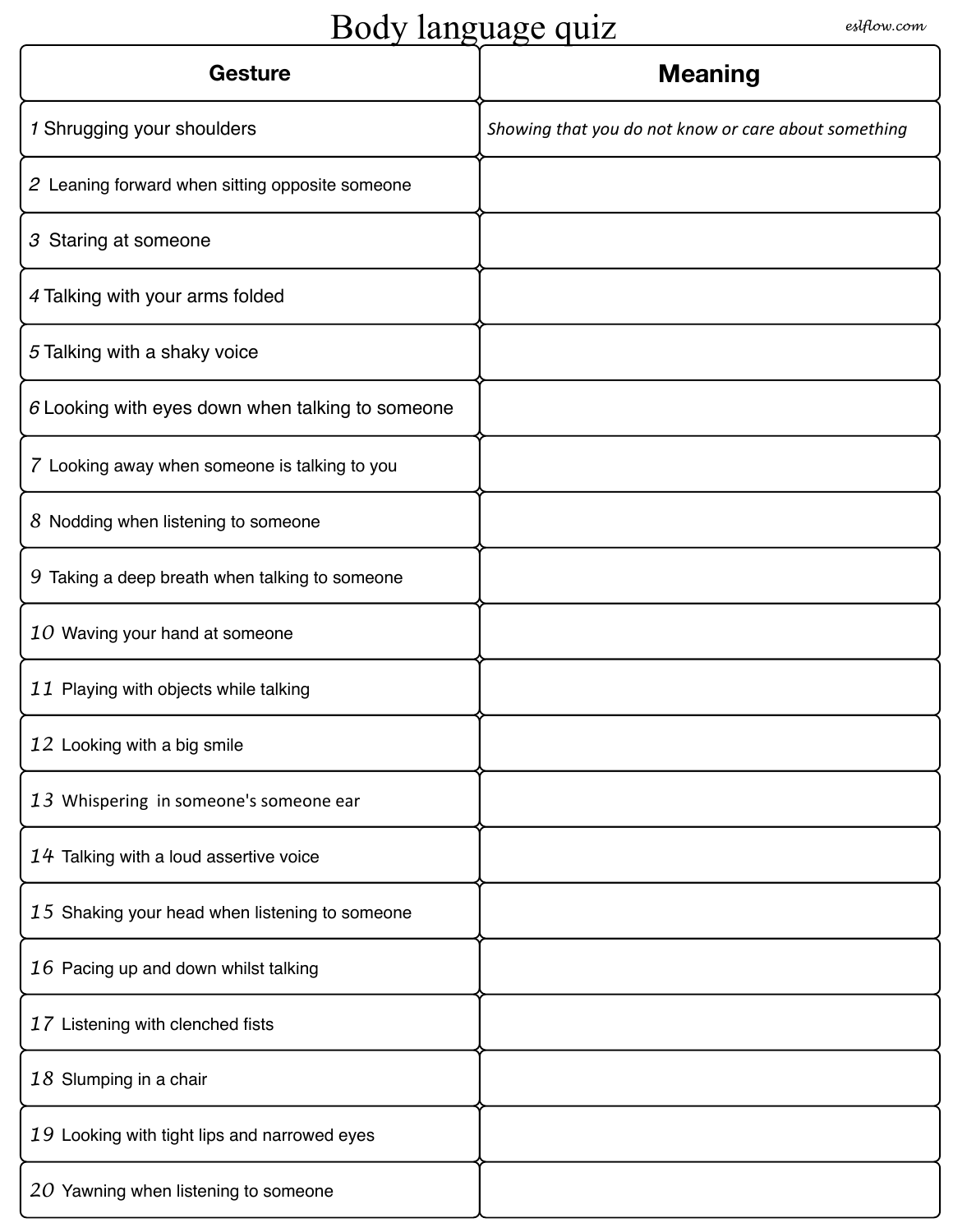## **Body language quiz with possible meanings**

1 Shrugging your shoulders =

- 1. Showing that you do not know or care about something.
- 2. Signifying that a situation is not worth getting upset about.
- 3. Indicating that you do not have an answer to a question.
- 4. Saying that you are not sure about something.
- 5. Being uninterested in something.
- 2 Leaning forward when sitting opposite someone=
	- 1. To show interest in the conversation.
	- 2. To signify that you are ready to listen.
	- 3. To express that you are sympathetic to what the other person is saying.
	- 4. To display that you are engaged in the discussion.
	- 5. To indicate that you are ready to take action.

#### 3 Staring at someone

- 1. Observing someone intently
- 2. Listening closely
- 3. To look at someone because you are curious about them.
- 4. To look at someone because you are attracted to them.
- 5. To look at someone because you are suspicious of them.
- 4 Talking with your arms folded

1. Disapproval - someone who is talking with their arms folded may be doing so as a sign of disapproval or disagreement.

2. Defensiveness - folding one's arms may be a way to show that one is feeling defensive or guarded.

- 3. Frustration arms may be folded as a way to show frustration or anger.
- 4. Annoyance folding one's arms may be a way to show that one is annoyed or irritated.
- 5. Boredom folding one's arms may be a way to show that one is bored or uninterested in what is happening.
- 5 Talking with a shaky voice
	- 1. Nervous about a situation
	- 2. Insecure
	- 3. Excited
	- 4. Afraid
	- 5. Drunk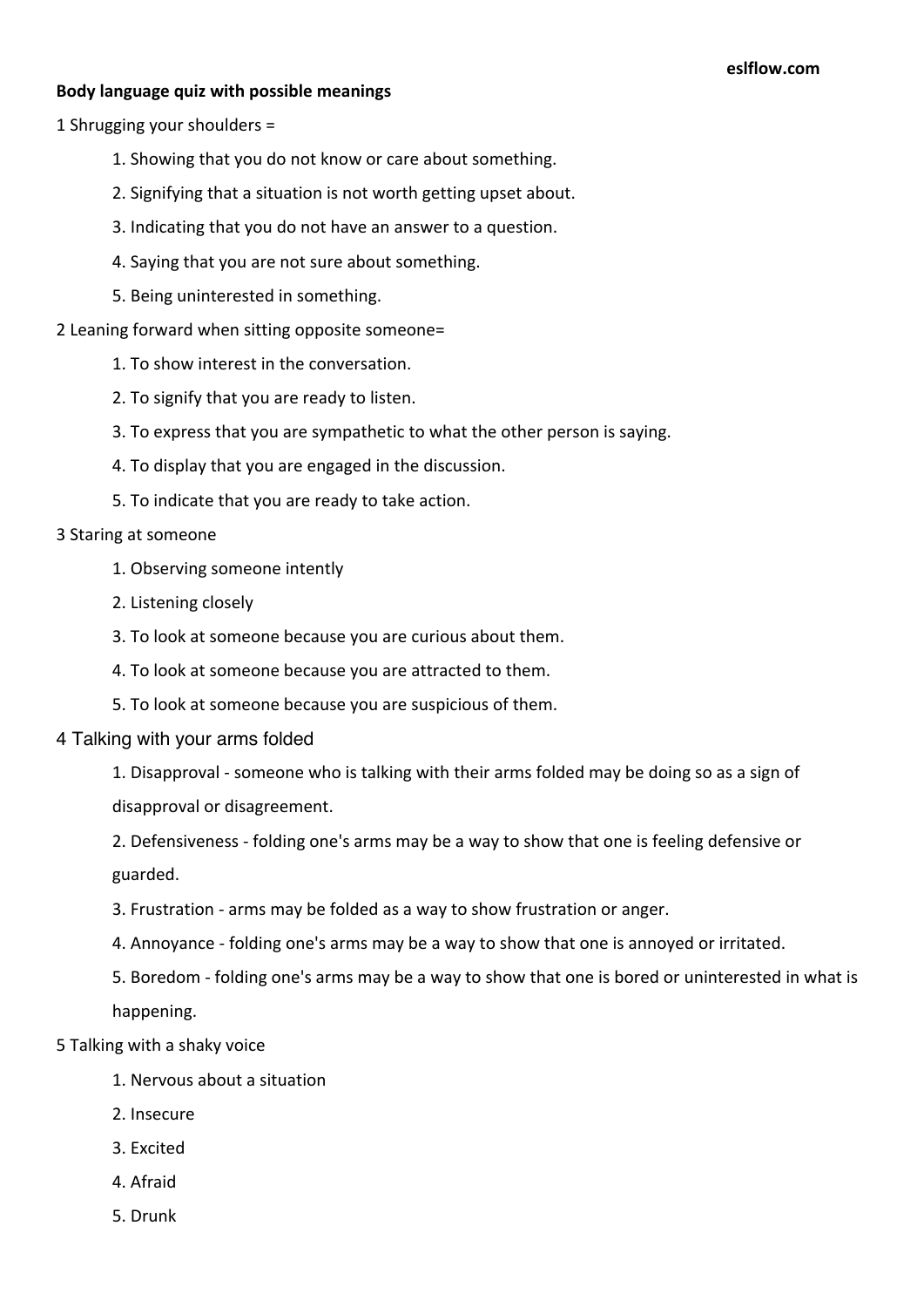- 6 Looking with eyes down when talking to someone
	- 1. Showing respect to the person you are talking to by looking them in the eye.
	- 2. Trying not to be too intimidating or overwhelming to the person you are talking to.
	- 3. Showing that you are listening to what the person is saying.
	- 4. Trying not to seem too interested in what the person is saying.
	- 5. Being shy or insecure when talking to someone.
- 7 Looking away when someone is talking to you
	- 1. You're not interested in what the person is saying.
	- 2. You're not interested in the person.
	- 3. You're not interested in continuing the conversation.
	- 4. Feeling uncomfortable or awkward
	- 5. Shyness or introversion
- 8 Nodding when listening to someone
	- 1. Showing agreement
	- 2. Showing interest
	- 3. Saying "I understand"
	- 4. Saying "I'm listening"
	- 5. Encouraging the speaker to continue
- 9 Taking a deep breath when talking to someone
	- 1. Preparing yourself emotionally for what could be a nerve-wracking conversation.
	- 2. Trying to calm yourself down and project a confident image.
	- 3. Gaining courage from the act of taking a deep breath.
	- 4. Using the breath as a way to focus and center yourself.
	- 5. Regaining composure after feeling overwhelmed or anxious.

## 10 Waving your hand at someone means

- 1. to say goodbye
- 2. to signal for someone to come over
- 3. to show that you are friendly
- 4. to indicate that you are not interested
- 5. to ask someone to stop what they are doing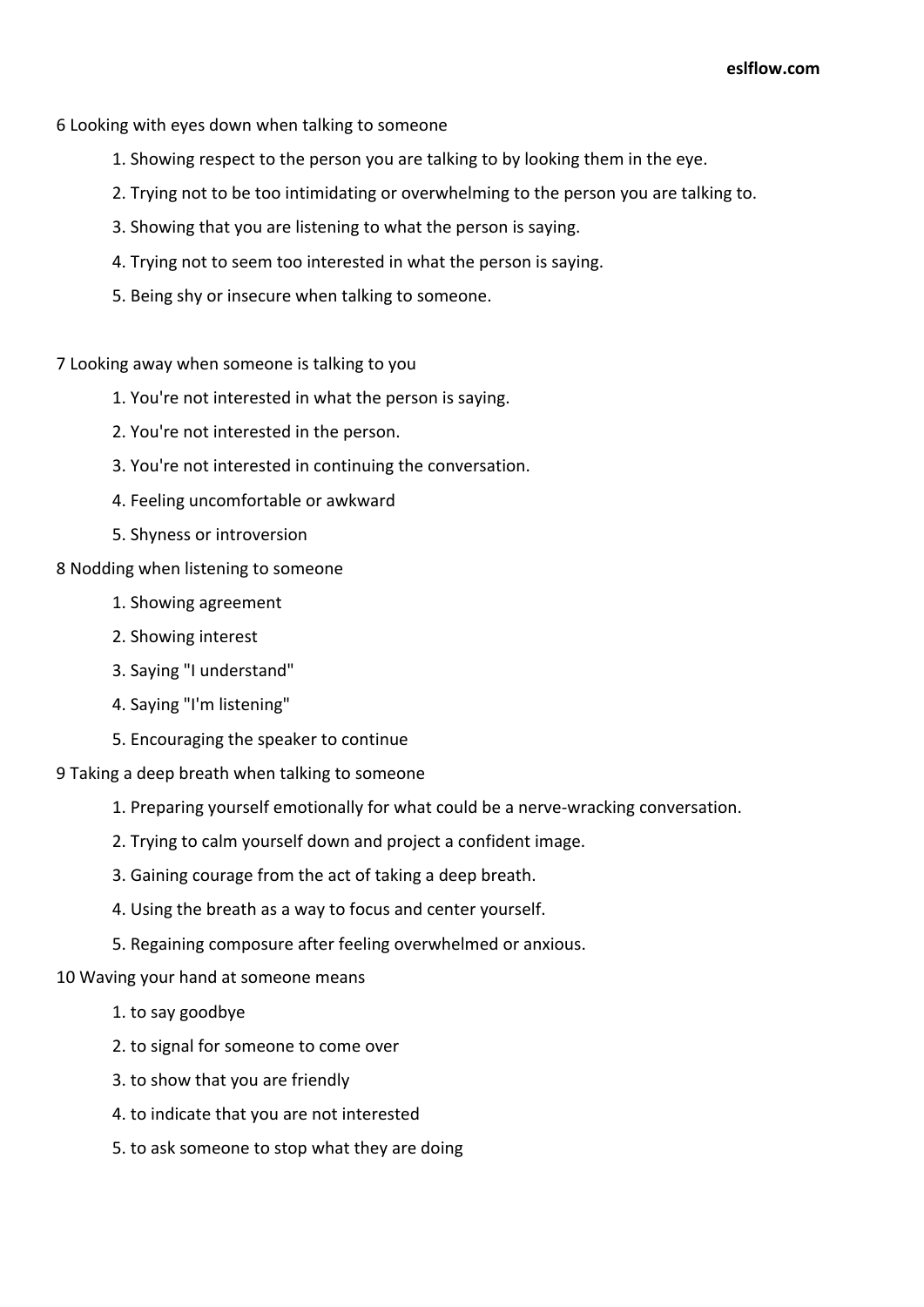- 11 Playing or fiddling with objects while talking to someone
	- 1. To be distracted from the conversation by playing with an object.
	- 2. To be interested in playing with the object more than in the conversation.
	- 3. To use the object as a way to focus on the conversation.
	- 4. To use the object to avoid making eye contact or engaging in conversation.
	- 5. To use the object to express emotions or thoughts during the conversation.
- 12 Looking at someone with a big smile
	- 1. Expressing happiness or friendliness
	- 2. Approval or admiration
	- 3. Saying hello or goodbye
	- 4. Signifying a romantic interest
	- 5. Showing gratitude
- 13 Whispering in someone's someone ear
	- 1. Telling a secret
	- 2. Complimenting them
	- 3. Whispering sweet nothings
	- 4. Saying something you don't want others to hear
	- 5. Flirting
- 14 Talking with a loud assertive voice
	- 1. Speaking in a clear and concise manner.
	- 2. Showing strength and power through speech.
	- 3. Projecting confidence and control.
	- 4. Commanding attention and respect.
	- 5. Persuading or influencing others through speech.
- 15 Shaking your head when listening to someone
	- 1. Disagreeing with what the person is saying
	- 2. Showing that you are not interested in what the person is saying
	- 3. Saying that you do not know what the person is saying
	- 4. Saying that you do not understand what the person is saying
	- 5. Saying that you do not believe what the person is saying